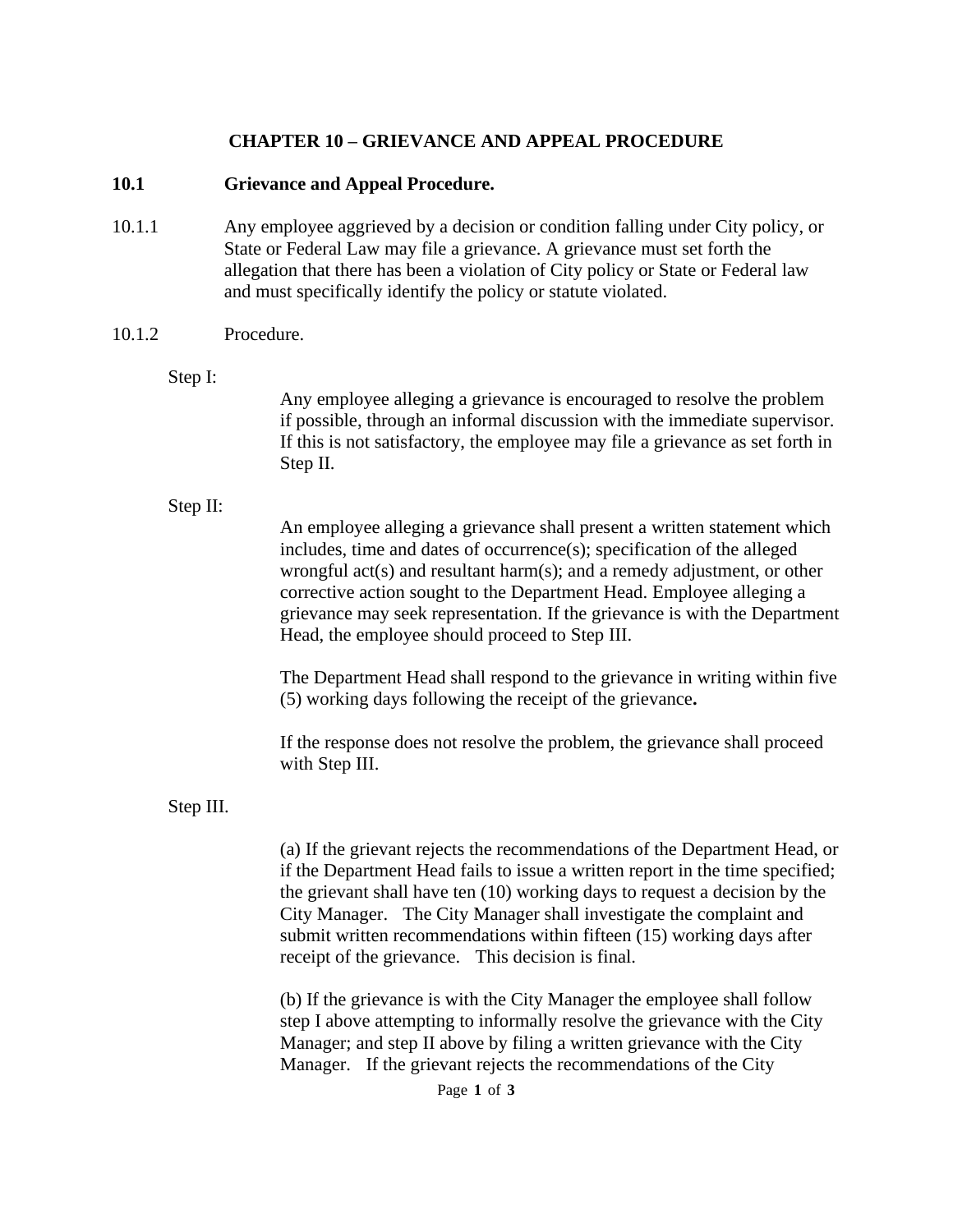Manager or the City Manager fails to issue a written report in the time specified; the grievant shall have ten (10) working days to request a decision by the Mayor, or the Mayor's designee. The Mayor, or the Mayor's designee, shall investigate the complaint and submit written recommendations within fifteen (15) working days after receipt of the grievance. The decision is final.

Amended by Resolution No. 11-0309-1.

Grievances must be filed in a timely manner. All grievances must be filed within twenty (20) days of the alleged violation of any City policy, or State or Federal law.

## **10.2 Appeal for Cases of Reprimand and Suspension.**

- 10.2.1 This procedure shall govern in cases of disciplinary action involving reprimands or suspensions in which an employee desires to appeal the decision.
- 10.2.2 The employee must submit a written appeal to the Department Head within five (5) working days of being notified of the decision. The Department Head should hold a hearing to consider the appeal and submit a decision within three (3) working days. The employee shall have the right to be represented by legal counsel, examine witnesses, and present witnesses at the employee's own expense.
- 10.2.3 If the employee is not satisfied with the Department Head's decision, an appeal may be made in writing to the City Manager within five (5) working days. The City Manager or assigned Designee shall hold a hearing to consider the appeal. The employee shall have the right to be represented by legal counsel, examine witnesses and to present witnesses. The employee shall be notified of the City Manager or assigned Designee's decision within three (3) working days of the hearing. The City Manager or assigned Designee's decision shall be final**.**

Amended by Resolution 20-0527.

# **10.3 Appeals in the Case of Discharge or Transfer.**

10.3.1 Employees who are discharged or transferred for any reason may appeal the decision directly to the City Manager within five (5) working days. The basis for the appeal shall be in writing and shall be submitted to the supervisor who effected the discharge or transfer. The City Manager or assigned Designee may consider hearing first-hand evidence concerning the reason for discharge or transfer and may set aside the same.